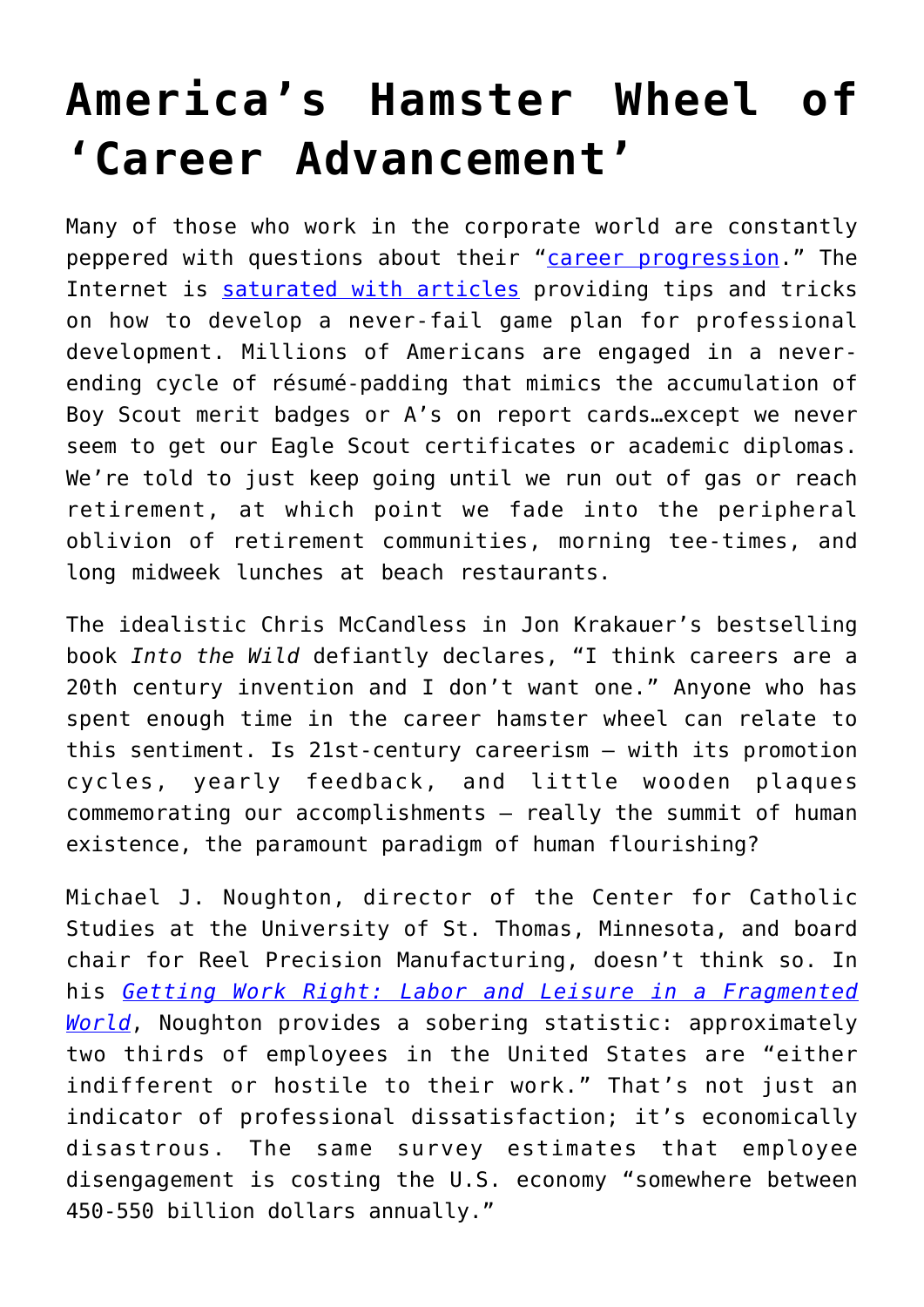The origin of this problem, says Naughton, is an error in how Americans conceive of work and leisure. We seem to err in one of two ways. One is to label our work as strictly a job, a nine-to-five that pays the bills. In this paradigm, leisure is an amusement, an escape from the drudgery of boring, purposeless labor. The other way is that we label our work as a career that provides the essential fulfillment in our lives. Through this lens, leisure is a utility, simply another means to serve our work. Outside of work, we exercise to maintain our health in order to work harder and longer. We read books that help maximize our utility at work and get ahead of our competitors. We "continue our education" largely to further our careers.

Whichever error we fall into, we inevitably end up dissatisfied. The more we view work as a painful, boring chore, the less effective we are at it, and the more complacent and discouraged. Our leisure activities, in turn, no matter how distracting, only compound our sadness, because no amount of games can ever satisfy our souls. Or, if we see our meaning in our work and leisure as only another means of increasing productivity, we inevitably burn out, wondering, perhaps too late in life, what exactly we were working *for*. As Augustine of Hippo noted, our hearts are restless for God. More recently, C.S. Lewis noted that we yearn to be fulfilled by something that nothing in this world can satisfy. We need both our work and our leisure to be oriented to the transcendent in order to give our lives meaning and purpose.

The problem is further compounded by the fact that much of the labor Americans perform isn't actually *good*. There are "bad goods" that are detrimental to society and human flourishing. Naughton suggests some examples: violent video games, pornography, adultery dating sites, cigarettes, high-octane alcohol, abortifacients, gambling, usury, certain types of weapons, cheat sheet websites, "gentlemen's clubs," and so on. Though not as clear-cut as the above, one might also add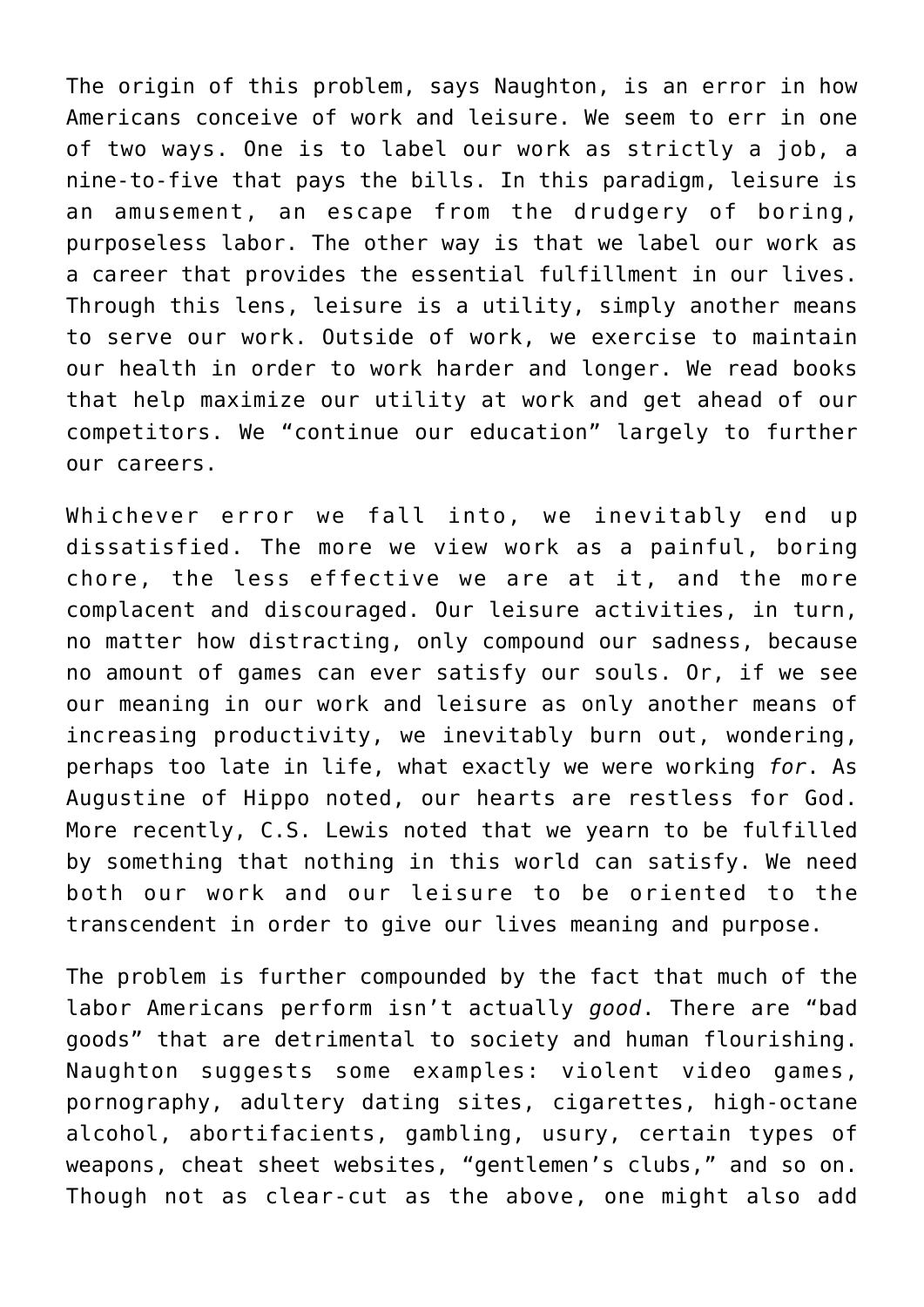working for the kinds of businesses that contribute to the impoverishment or destruction of our communities, [as Tucker](https://www.theamericanconservative.com/state-of-the-union/tucker-carlson-main-street-conservatism/) [Carlson has recently argued.](https://www.theamericanconservative.com/state-of-the-union/tucker-carlson-main-street-conservatism/)

Why does this matter for professional satisfaction? Because if our work doesn't offer goods and services that contribute to our communities and the common good – and especially if we are unable to perceive how our labor plays into that common good – then it will fundamentally undermine our happiness. We will perceive our work primarily in a utilitarian sense, shrugging our shoulders and saying, "it's just a paycheck," ignoring or disregarding the fact that as rational animals we *need* to feel like our efforts matter.

Economic liberalism – at least in its purest free-market expression – is based on a paradigm with nominalist and utilitarian origins that promote "freedom of indifference." In rudimentary terms, this means that we need not be interested in the moral quality of our economic output. If we produce goods that satisfy people's wants, increasing their "utils," as my Econ 101 professor used to say, then we are achieving business success. In this paradigm, we desire an economy that maximizes access to free choice regardless of the content of that choice, because the more choices we have, the more we can maximize our utils, or sensory satisfaction.

The freedom of indifference paradigm is in contrast to a more ancient understanding of economic and civic engagement: a freedom for excellence. In this worldview, "we are made *for* something," and participation in public acts of virtue is essential both to our own well-being and that of our society. By creating goods and services that objectively benefit others and contributing to an order beyond the maximization of profit, we bless both ourselves and the *polis*. Alternatively, goods that increase "utils" but undermine the common good are rejected.

Returning to Naughton's distinction between work and leisure,